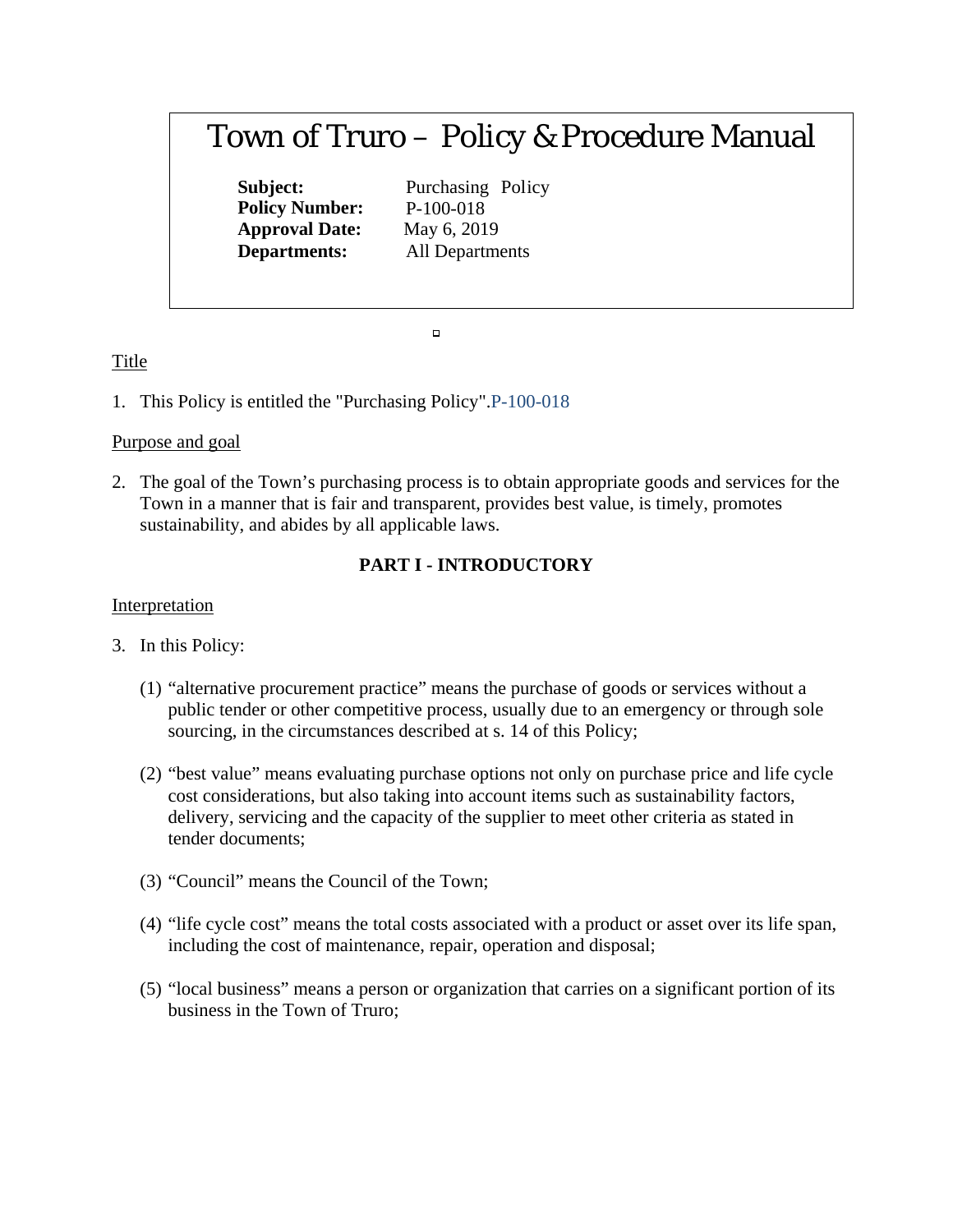- (6) "public tender" means publicly advertising the Town's intended procurement of certain goods or services and inviting responses from interested suppliers. Public tenders include traditional tenders and requests for proposals, and are described at Schedule "A" of this Policy;
- (7) "request for proposals" or "RFP" means a formal invitation to suppliers to describe how their services, methods, equipment or products can address and/or meet the needs of the Town. Requests for proposals are described at Schedule "A" of this Policy;
- (8) "request for quotations" means obtaining price quotations from a number of different suppliers. Requests for quotations are described at Schedule "A" of this Policy. There are two types of requests for quotations for the purposes of this Policy, as follows:
	- (a) "informal request for quotations" means obtaining verbal price quotations from a number of different suppliers;
	- (b) "formal request for quotations" means obtaining formal, written price quotations from a number of different suppliers;
- (9) "standing offer" means a source of supply available to the Town either through a standing price agreement with a supplier or as a member of a larger group of purchasers. Standing offers are described at Schedule "A" of this Policy;
- (10) "sustainability factors" means environmental and social considerations, including those described in Schedule "B" to this Policy;
- (11) "Town" means the Town of Truro;
- (12) "traditional tender" means a formal invitation to suppliers to submit a bid to supply specified goods or services. Traditional tenders are described at Schedule "A" of this Policy.
- (13) "request for qualification" is an invitation to suppliers of goods, service and construction and shall be used for the purpose of selecting qualified bidders if the nature of the work or service to be performed requires ascertainable minimum standards.
- (14) "request for expression of interest" shall be used to determine the interest in the marketplace in providing goods, services, construction or facilities contemplated to procured by the Town.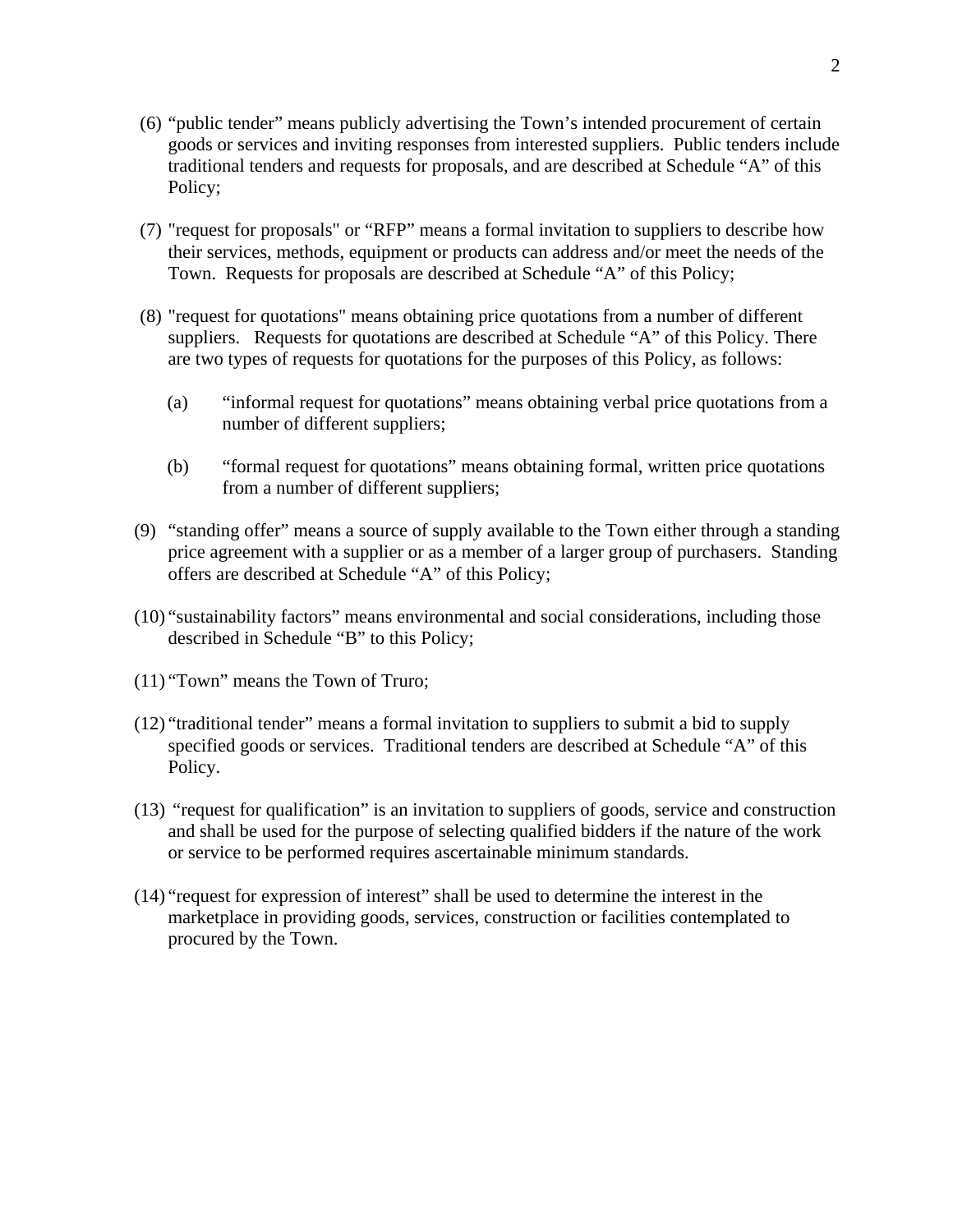#### Application of this Policy

4. This Policy applies to the procurement by the Town of all goods and services, including construction and facilities, by purchase or lease.

#### Purchase Policy principles

- 5. All purchases carried out by the Town must be carried out with a view to:
	- (1) ensuring an equitable, open and transparent process for the acquisition of goods and services by the Town;
	- (2) avoiding dishonesty, corruption or favouritism in the purchase of goods and services;
	- (3) encouraging competitive bidding wherever possible and, in any event, minimizing the Town's cost of acquiring goods and services while obtaining best value;
	- (4) utilizing suppliers who can be expected to provide satisfactory performance;
	- (5) taking into account environmental considerations in all procurement decisions and selecting environmentally beneficial goods and services where practical;
	- (6) complying with applicable regional, national, and international trade agreements, including the Agreement on Internal Trade and the Atlantic Procurement Agreement;
	- (7) complying with the *Public Procurement Act*, and Regulations made pursuant to the *Public Procurement Act*.
- 6. Pursuant to s. 15(1) of the *Public Procurement Act*, all employees involved in procurement on behalf of the Town must:
	- (1) ensure their procurement activities are conducted according to this Policy, provincial and federal legislation, trade agreements and ethical business practices;
	- (2) encourage and support collaborative procurement amongst other municipalities and public sector entities such as hospitals and school boards;
	- (3) follow leading procurement practices;
	- (4) in good faith, conduct business with current and prospective suppliers and be fair in all business dealings;
	- (5) strive to obtain the best value for each expenditure;
	- (6) require suppliers provide accurate representations of goods, services and construction;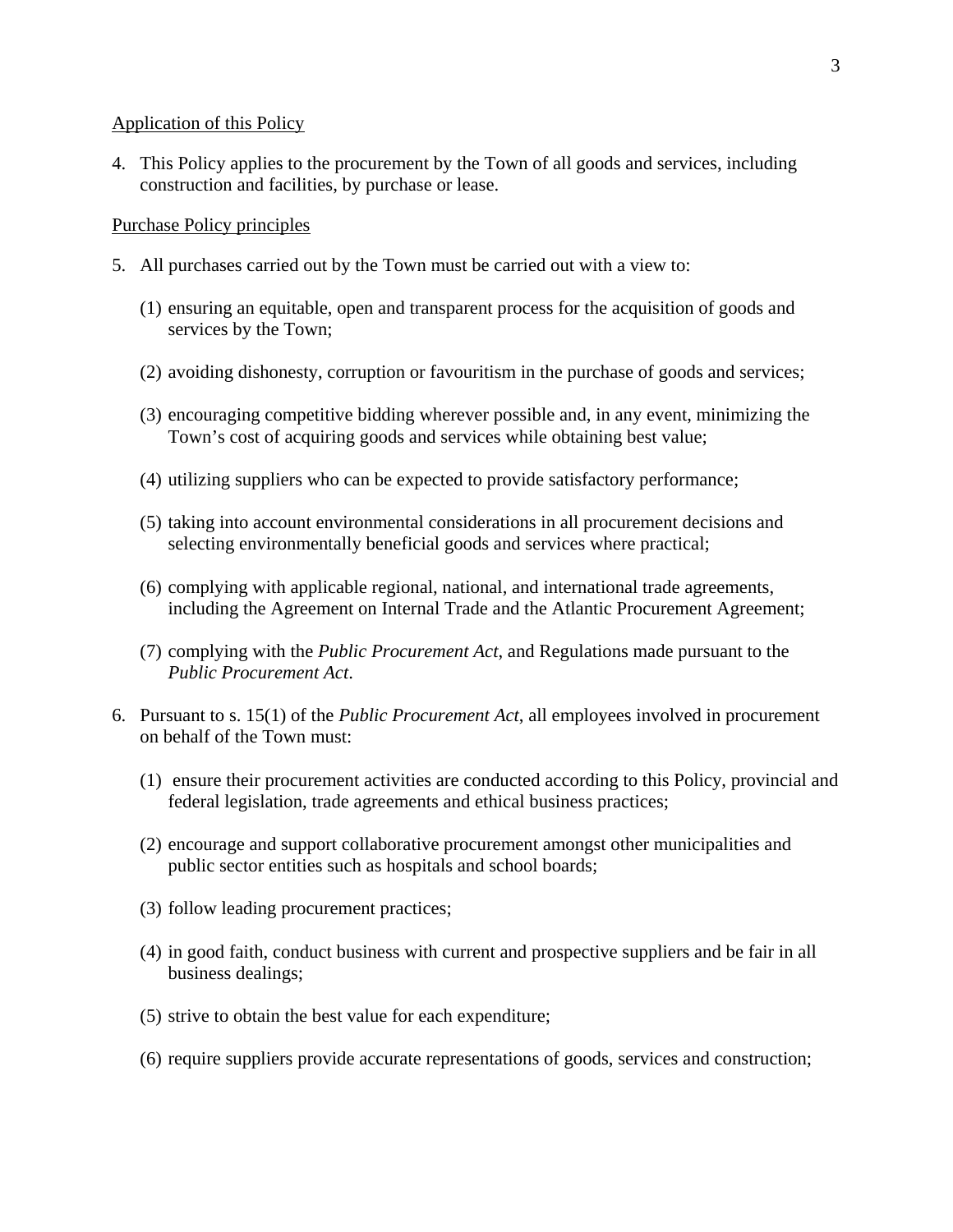- (7) encourage suppliers to consider integrating environmental, economic and social considerations in their product or service offerings;
- (8) encourage the negotiation of an equitable and mutually acceptable settlement when a dispute arises;
- (9) request removal from a procurement process when a personal conflict of interest is perceived.

## **PART II – NORMAL PROCUREMENT PRACTICES**

- 7. In addition to adhering to the principles in sections 5 and 6, normal purchasing practices must be as described below in sections 8 to 11.
- 8. For goods and services having a value of less than \$2,000**:**
	- (1) The purchase decision may be made by those Town staff who have been designated by the CAO to have purchasing authority.
	- (2) Goods and services must be procured under a standing offer if one exists for the goods or services required, and if doing so will provide best value.
	- (3) If the goods or services cannot be procured under subsection (2), it is recommended that the goods or services be procured by an informal request for quotations from more than one supplier.
- 9. For goods and services having a value between \$2,000 and \$10,000:
	- (1) The purchase decision must be made by the Department Head of the department for which the purchase is required, in consultation with the Purchasing Officer.
	- (2) Goods and services must be procured under a standing offer if one exists for the goods or services required, and if doing so will provide best value.
	- (3) If the goods or services cannot be procured under subsection (2), the goods or services must be procured by a formal request for quotations.In addition to any other requirements for the formal request for quotations process, the following requirements must be met:
		- (a) all quotations must be obtained in writing (via hand delivery, regular mail, fax or email is acceptable);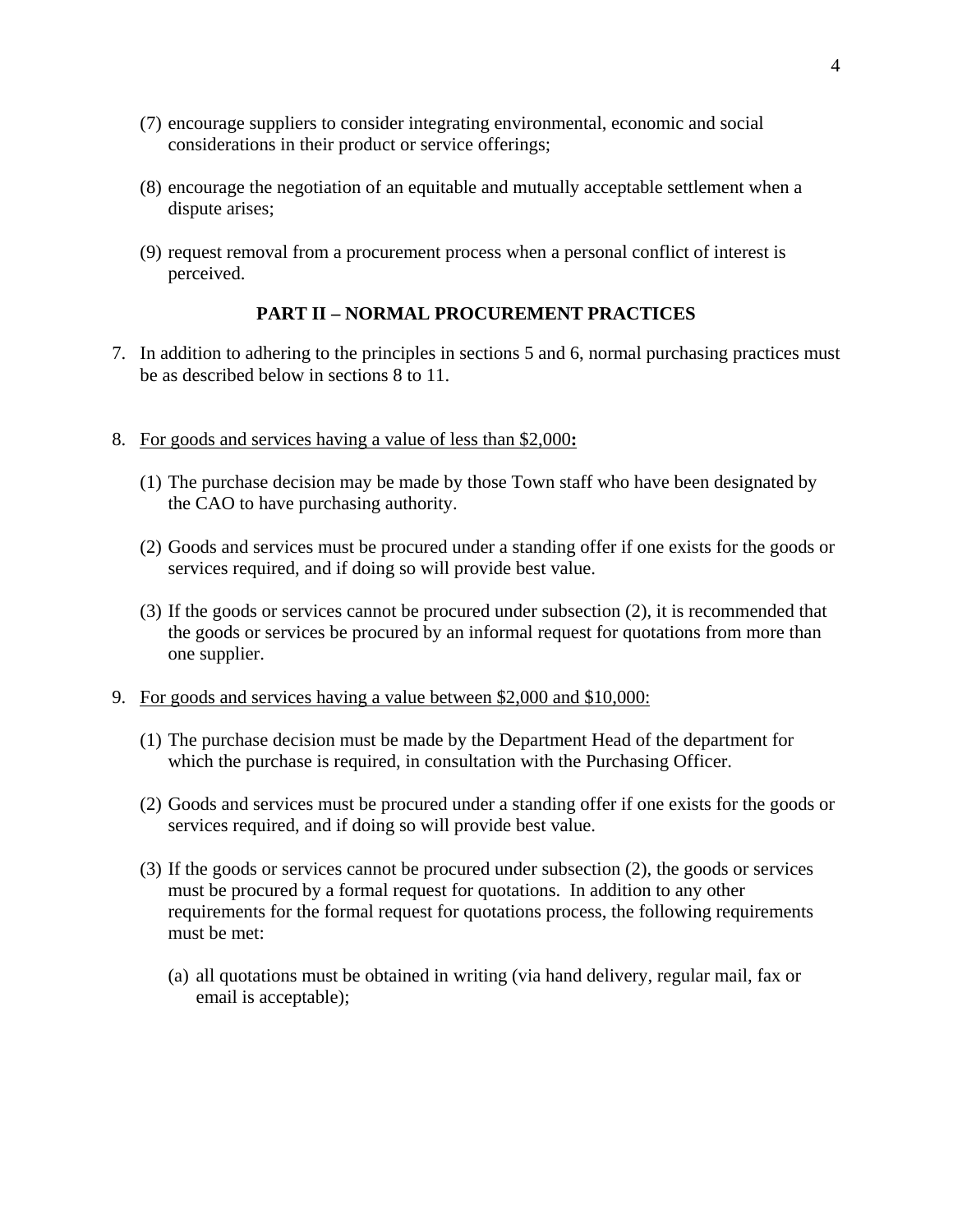#### 10. For goods and services having a value of more than \$10,000

- (1) Goods and services must be procured under a standing offer if one exists for the goods or services required, and if doing so will provide best value. The decision of whether to purchase through a standing offer must be made by the Department Head of the department for which the purchase is required, in consultation with the Purchasing Officer.
- (2) If goods or services are not procured under subsection (1), the goods and services must be purchased by public tender (traditional tender or RFP), which may be preceded by a request for qualifications or request for expressions of interest.
- (3) For all RFPs and traditional tenders, the Purchasing Officer and the responsible Department Head must determine whether there will be an evaluation committee, and if so, the composition of it.
- (4) The role of the evaluation committee is the following:
	- (a) evaluate the bids or proposals in accordance with the evaluation criteria;
	- (b) review the bids or proposals for compliance with this Policy and with the terms of the tender or RFP;
	- (c) rank the bids or proposals and/or develop a short-list;
	- (d) in the case of an RFP, interview suppliers if the evaluation committee feels it would be beneficial to do so;
	- (e) decide on the successful supplier, or make a recommendation to Council where required.
- (5) The purchase decision for each traditional tender or RFP must be made as follows:
	- (a) Council shall make the purchase decision if:
		- (i) there is not a budget for the purchase, or if the bid providing best value exceeds the budget; or
		- (ii) Council decides that, because of the significance or cost of the purchase or project, Council should make the purchase decision;
	- (b) if Council does not make the purchase decision, the decision must be made by the Department Head in consultation with the Purchasing Officer, or by the evaluation committee if one has been established to evaluate the bids.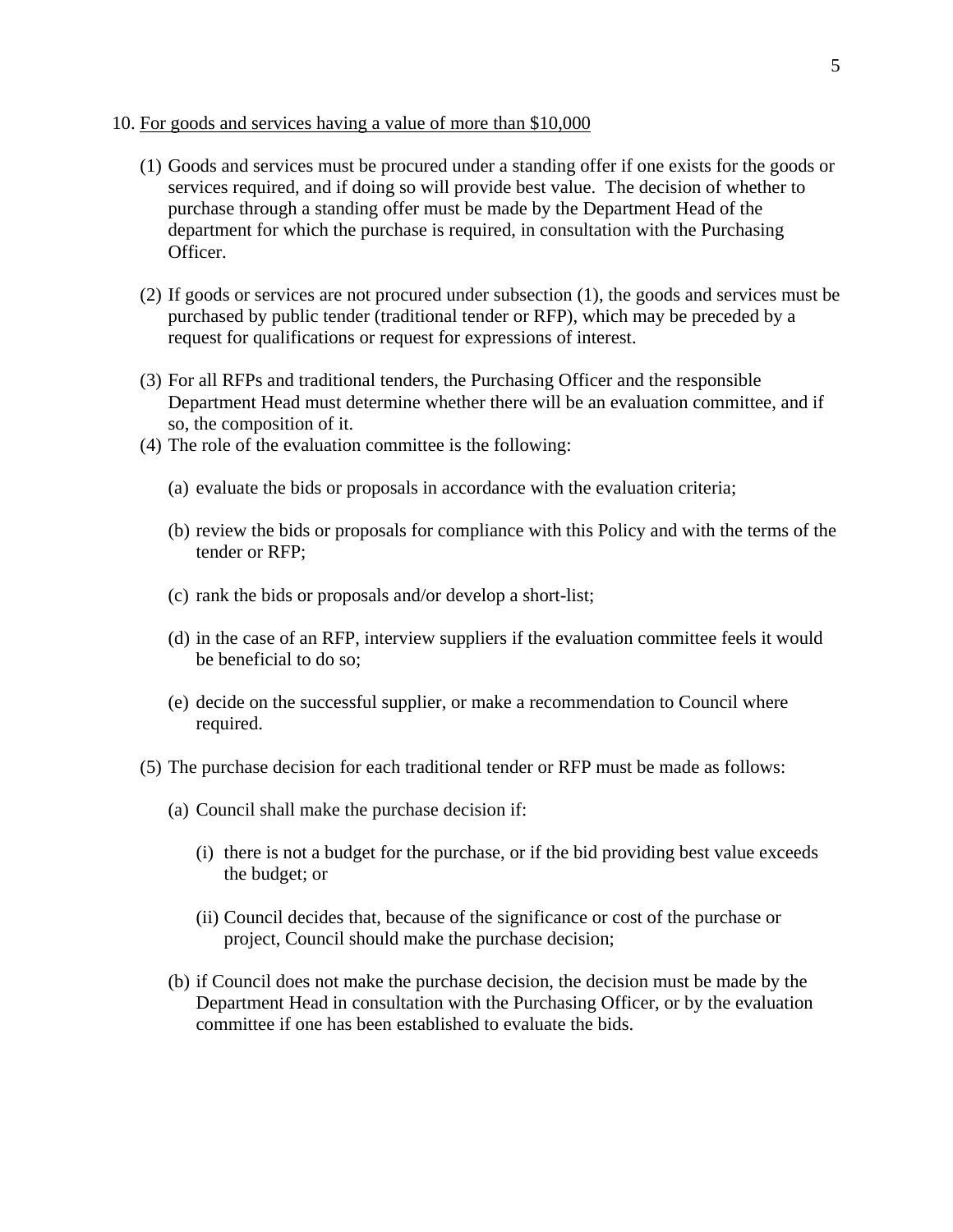#### Other means of public procurement

- 11. The Town may use another method of purchasing goods and services having a value of over \$10,000, in addition to or in substitution for a standing offer, traditional tender or RFP, such as a request for expressions of interest or a pre-qualification process, if all of the following criteria are met:
	- (1) the method involves publicly advertising the Town's intended purchase of certain goods and services, and invites responses from interested suppliers;
	- (2) the method meets the requirements for traditional tenders and RFPs in this Policy to the extent possible;
	- (3) the method meets the principles described in s. 5 of this Policy;
	- (4) the CAO approves the method.

## **PART III – PUBLIC TENDERS – TRADITIONAL TENDERS AND REQUESTS FOR PROPOSALS**

#### Requirements for all traditional tenders and RFPs

- 12. The following requirements apply to all traditional tenders and RFPs:
	- (1) The Town must provide reasonable notice and opportunity to respond to traditional tenders and RFPs, and must post or place notices of traditional tenders and RFPs as follows:
		- (a) on the public website maintained and operated by the government of Nova Scotia;
		- (b) in the Truro Daily News, when the Purchasing Officer determines that the benefit of doing so justifies the increased cost;
		- (c) in other local, provincial, or national media, when the CAO determines that the benefit of doing so justifies the increased cost.
	- (2) The Town may also directly notify specific suppliers of a traditional tender or RFP and invite those suppliers to respond, if the Town believes that doing so is likely to improve the quality or quantity of bids or proposals.
	- (3) Every traditional tender and RFP must include or have attached the terms and conditions that govern the tender.
	- (4) The terms and conditions of every notice of traditional tender and RFP must be consistent with: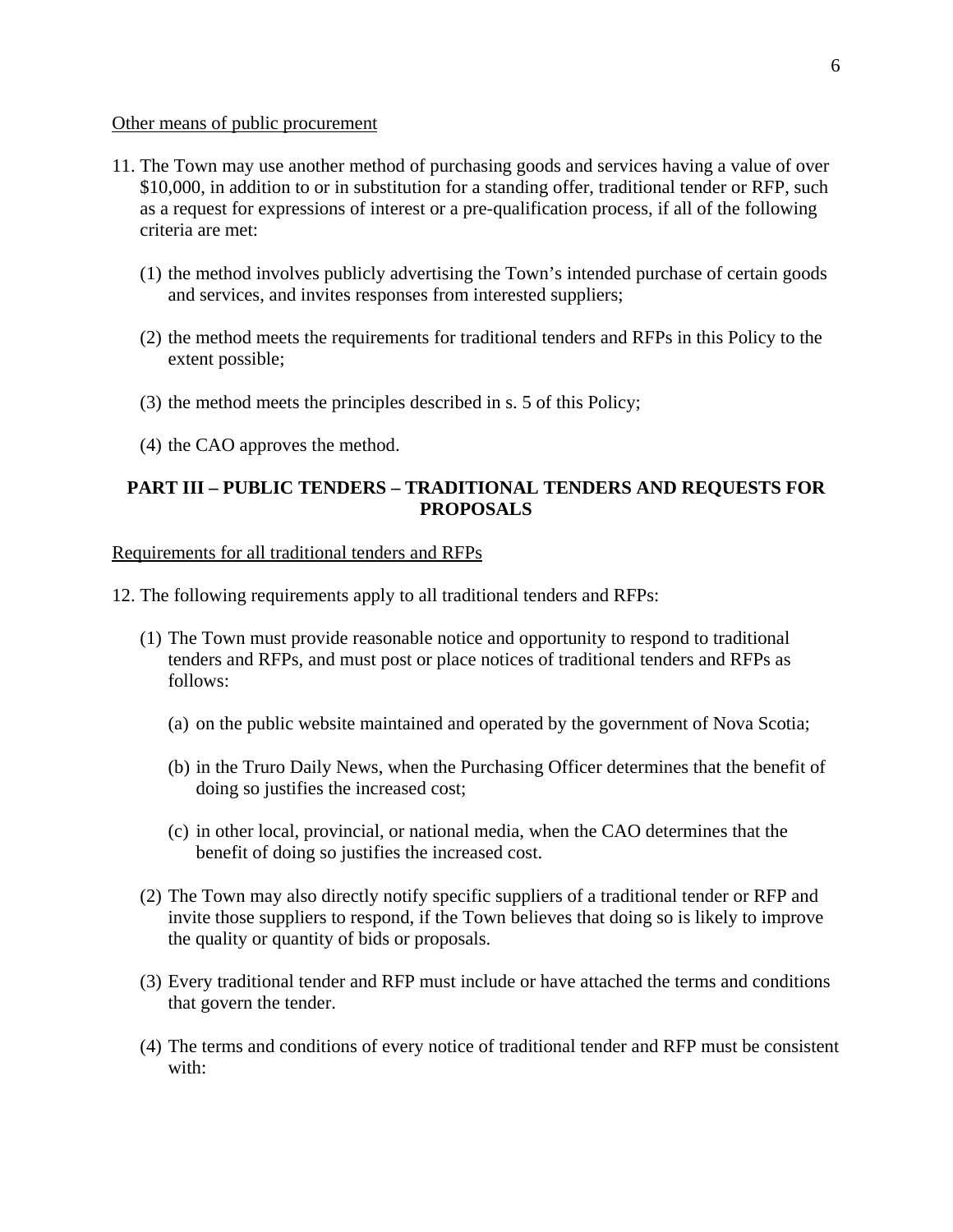- (a) the standard instructions that support public tenders issued by the four Atlantic provinces for goods and services, known as the Atlantic Standard Terms and Conditions, for the purchase of goods and services;
- (b) the standard instructions that support construction tenders issued by the government of Nova Scotia, known as the Construction Contract Guidelines, for the purchase of construction.
- (5) Traditional tenders and RFPs should normally include specifications or terms as follows:
	- (a) a privilege clause stating that the lowest or any bid or proposal will not necessarily be accepted, and that the Town reserves the right to accept or reject any or all bids or proposals;
	- (b) suppliers must deliver bids or proposals to the Purchasing Department by way of courier or mail in a sealed envelope;
	- (c) all questions or requests for clarification from suppliers must be directed to the Purchasing Department;
	- (d) the time and date of closing;
	- (e) a warning that tender documents and bids will be open to the public, except to the extent otherwise stated in a call for tenders or a RFP, in which event there must be a warning that proposals or bids are subject to the Freedom of Information and Protection of Privacy provisions of the *Municipal Government Act*.
- (6) Traditional tenders and RFPs may also include a form of contract that the successful supplier will be required to enter into with the Town.
- (7) If the Town receives a question or request for clarification regarding a tender or RFP:
	- (a) if there is an evaluation committee for the tender or RFP, the Purchasing Officer and the evaluation committee must decide upon what response, if any, will be provided;
	- (b) if there is not an evaluation committee for the tender or RFP, the Purchasing Officer and the responsible Department Head must decide upon what response, if any, will be provided;
	- (c) the Purchasing Officer will post the response on the tender listing on the provincial website.
- (8) For each traditional tender and RFP that is awarded, the Town must post the name of the successful supplier and the contract amount on the public website maintained and operated by the government of Nova Scotia website.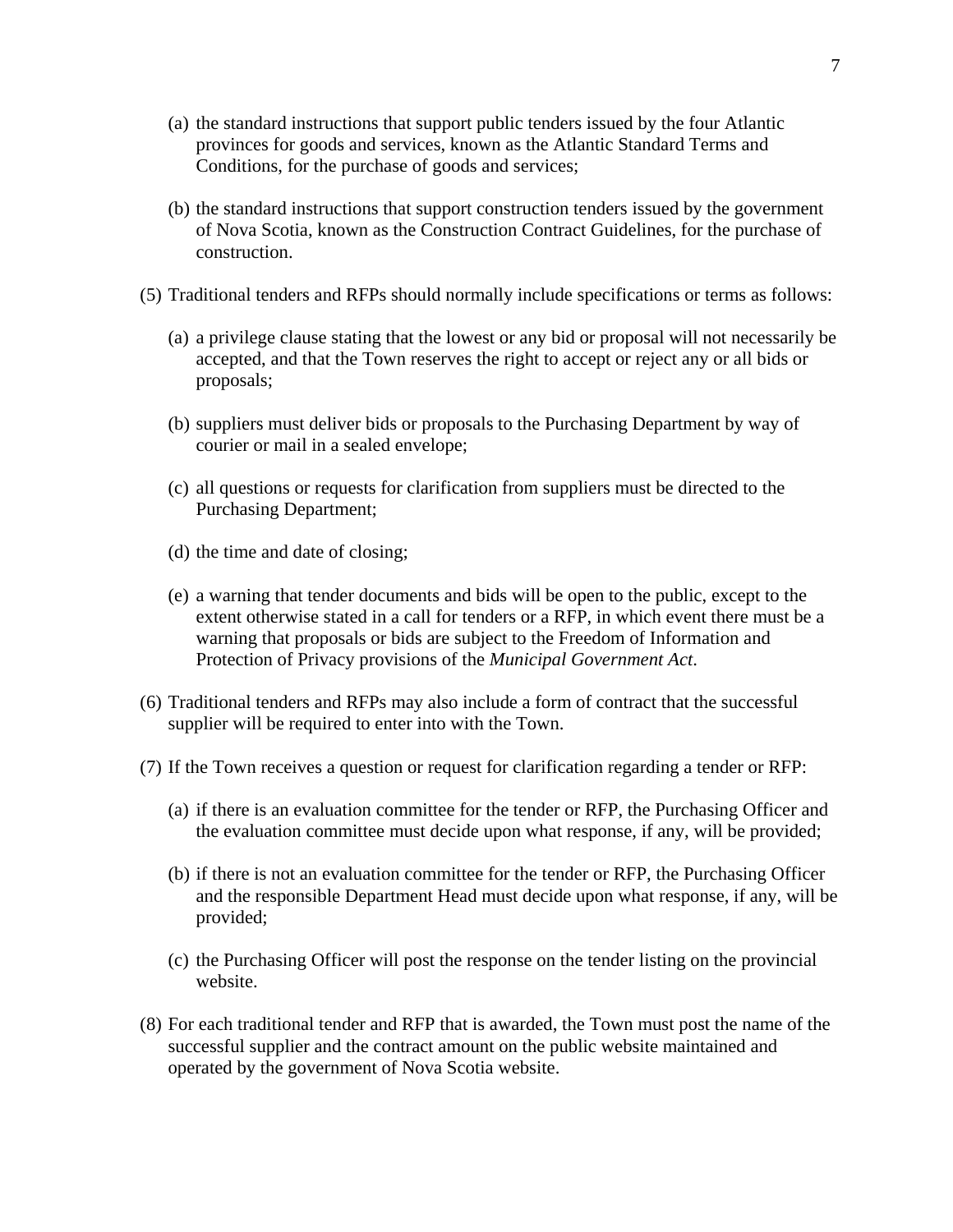(9) The terms and conditions of every traditional tender and RFP must state the criteria that the Town will use in evaluating responses. Those criteria are not limited to purchase price and life cycle cost considerations, but may also include items such as sustainability factors, delivery, servicing, the capacity of the supplier, and the supplier's experience and ability.

#### Supplier debriefing

- 13. Upon the request of a supplier who is an unsuccessful bidder in a traditional tender or RFP, the Town must conduct a debriefing with that supplier to provide feedback on the evaluation of the traditional tender or RFP. The debriefing must be conducted as follows:
	- (1) the Purchasing Officer and either the CAO or responsible Department Head must conduct the debriefing;
	- (2) the debriefing must provide reasons for the disqualification of the supplier, or in the case where evaluation scoring was used, provide an overview of the supplier's score in each category and reasons for that score;
	- (3) the debriefing must also provide information to the supplier on how to improve future submissions;
	- (4) the debriefing must not disclose any information regarding other bidders or their submissions.

## **PART IV – ALTERNATE PROCUREMENT – EMERGENCY AND SOLE SOURCE PURCHASES**

- 14. In certain circumstances, described in this section, the Town may purchase goods or services without using one of the options set out above. An alternative procurement purchase may occur only:
	- (1) In an emergency, where an unforeseeable situation of urgency exists and the goods, services or construction cannot be obtained in time by means of the regular purchase procedures.
		- (a) Emergencies include a lack of supplies or services that will have a significant adverse affect on the functioning of the Town, threaten public or private property or the environment, or jeopardize the health or safety of the public.
		- (b) Emergency purchases will be completed using the most expedient method in the circumstances but will take best value into consideration.
		- (c) If the emergency purchase exceeds \$2000 the purchasing employee will report the emergency purchase to their Department Head who will provide the Purchasing Officer with documentation of the purchase.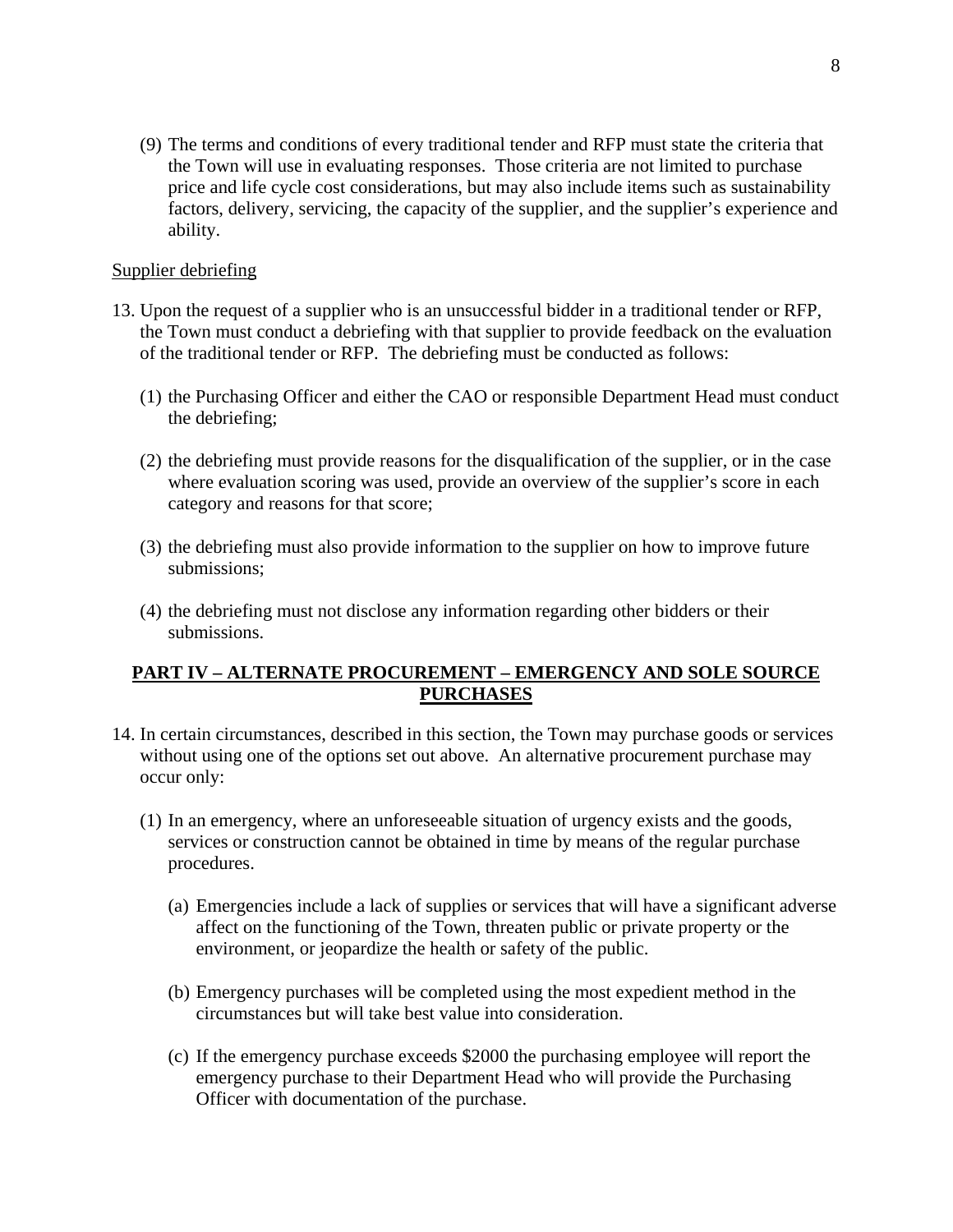- (2) Where goods or consulting services regarding matters of a confidential or privileged nature are to be purchased and the disclosure of those matters through an open tendering process could reasonably be expected to compromise government confidentiality, cause economic disruption or otherwise be contrary to the public interest;
- (3) Where compliance with the open tendering provisions set out in this Policy would interfere with the Town's ability to maintain security or order or to protect human, animal or plant life or health;
- (4) In the absence of tenders in response to an open or selective tender, or when the tenders submitted have been collusive, or not in conformity with the essential requirements in the tender;
- (5) To ensure compatibility with existing products, to recognize exclusive rights, such as exclusive licenses, copyright and patent rights, or to maintain specialized products that must be maintained by the manufacturer or its representative;
- (6) Where there is an absence of competition for technical reasons and the goods or services can be supplied only by a particular supplier and no alternative or substitute exists;
- (7) For the purchase of goods or services the supply of which is controlled by a supplier that is a statutory monopoly;
- (8) For the purchase of goods on a commodity market;
- (9) For work to be performed on or about a leased building or portions thereof that may be performed only by the lessor;
- (10) For work to be performed on property by a contractor according to provisions of a warranty or guarantee held in respect of the property or the original work;
- (11) For the purchase of a prototype or a first good or service to be developed in the course of and for a particular contract for research, experiment, study or original development, but not for any subsequent purchases;
- (12)Where authorized by the CAO, for the purchase of goods under exceptionally advantageous circumstances such as bankruptcy or receivership, at auction or through tender, but not for routine purchases;
- (13) For the purchase of original works of art;
- (14) For the purchase of subscriptions to newspapers, magazines or other periodicals;
- (15) For the purchase of real property;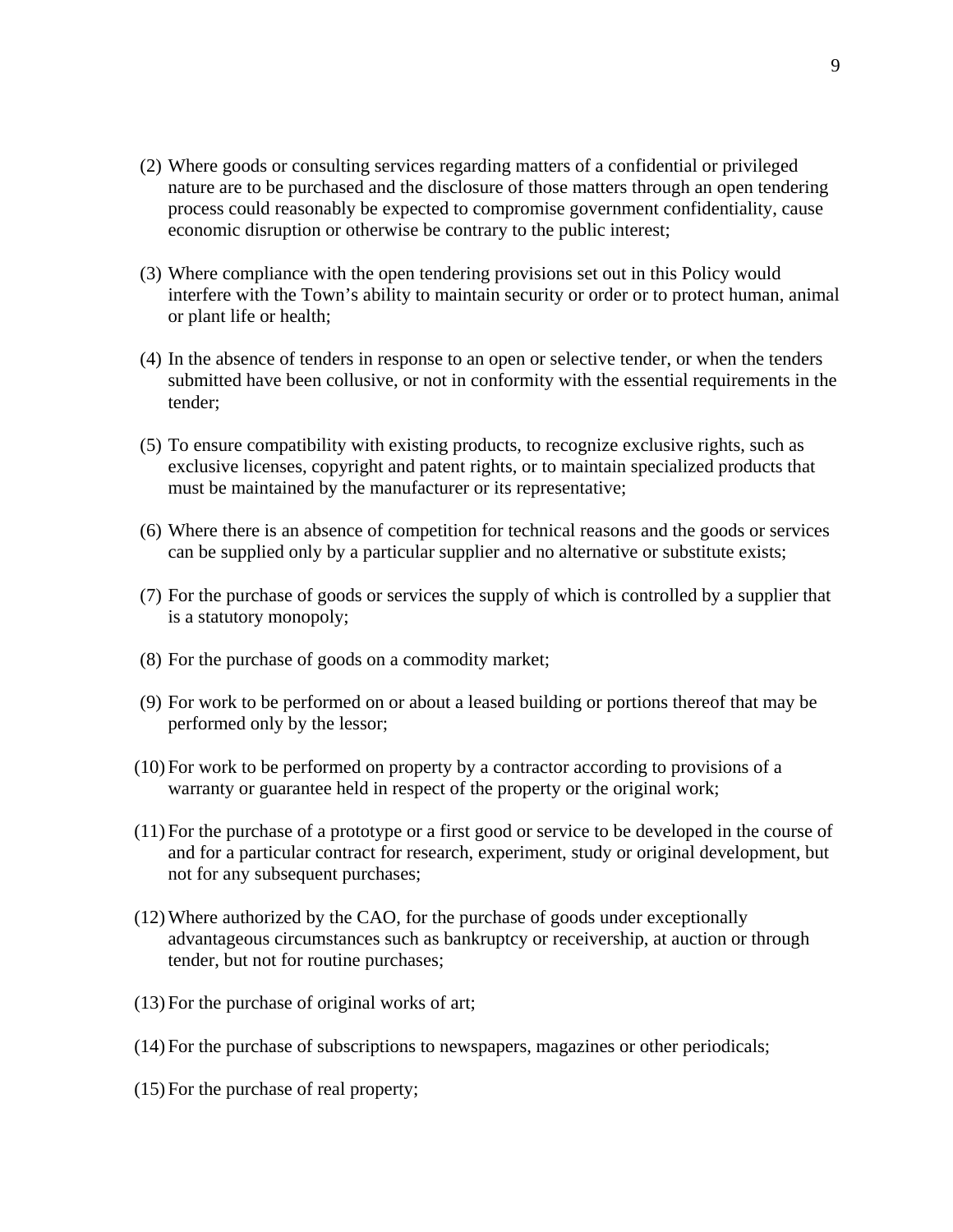- (16) For the purchase of goods intended for resale to the public;
- (17) For a purchase from philanthropic institutions, prison labour, persons with disabilities, sheltered workshop programs or through employment equity programs;
- (18) For a purchase from a public body or a non-profit organization; or
- (19) For the purchase of services of expert witnesses, specifically in anticipation of litigation or for the purpose of conducting litigation.
- 15. Except for an emergency purchase under s. 14(1), alternative procurement purchases must be made in accordance with the following process:
	- (1) The responsible Department Head or their designate must submit their request for an alternative procurement purchase in writing to the Purchasing Officer, explaining why they believe an alternative procurement purchase is necessary.
	- (2) The Purchasing Officer must discuss the request with the Department Head to ensure an alternative procurement purchase is required.
	- (3) If the Purchasing Officer is satisfied an alternative procurement purchase is necessary, the request and explanation is sent to the CAO for approval.
	- (4) The CAO will assess the request. If the request is approved, the CAO will notify the Purchasing Officer, and if the request is denied, the CAO will notify the Purchasing Officer with an adequate reasoning as to why the request has been denied.
	- (5) The purchase should be completed through negotiation with the available supplier or suppliers of the goods or services required.
- 16. When an alternative procurement purchase occurs, the reason for doing so must be documented.

## **DISPOSAL OF SURPLUS ASSETS**

## 17. Method of Disposal

(1) Where practical, user departments shall make Surplus Assets declared by the respective Department Head available to other user departments before seeking to dispose of them outside of the Municipality.

(2) The Procurement Department shall arrange for the sale of Surplus Assets that cannot be redistributed internally.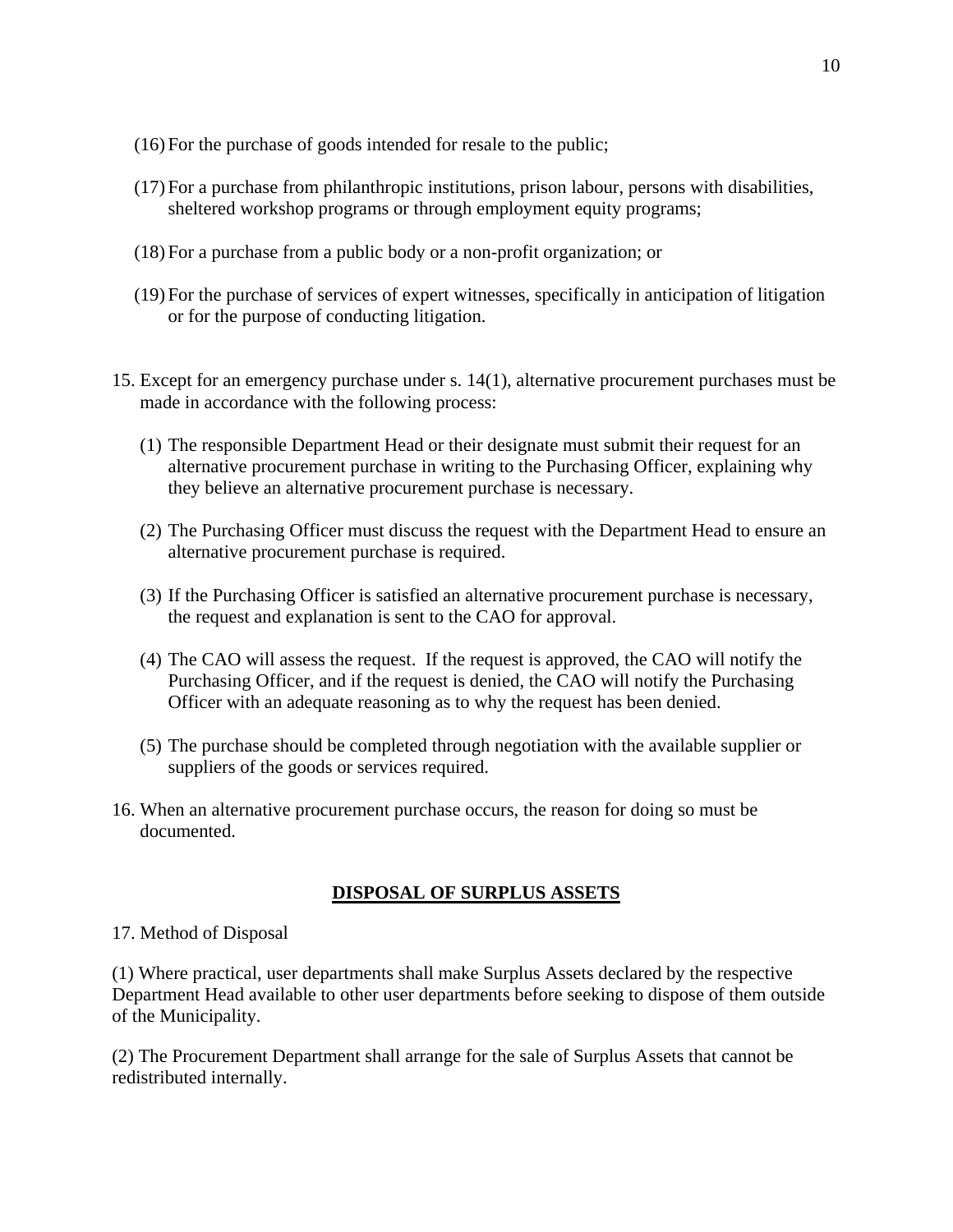(3) Surplus Assets shall be sold by the most effective means in order to obtain the highest net value for the Municipality.

(4) The sale of Surplus shall be approved by the CAO.

(5) Notwithstanding subsection (3) of this section, Surplus Assets may be sold at less than market value or donated to a not-for-profit corporation, association, or entity or any Municipality, Crown Corporation, School Board, or any level of government. Such sales or donations shall be approved by the CAO unless the undepreciated value of the Surplus Assets exceeds \$10,000, in which case such sales or donations shall be approved by Council.

(6) Surplus Assets that cannot be sold or donated, or for which sales costs exceed the anticipated revenue, shall be disposed of by a cost effective disposal method by the Business Unit owning the asset and such assets shall be considered as solid waste and disposed of in an environmentally responsible manner, consistent with the principles of sustainable development and in accordance with governing legislation for waste disposal.

(7) Corporate Services is to be informed when assets have been disposed of to ensure appropriate action is taken to record the disposal and make necessary adjustments to the Municipalities asset holdings.

# **PART V – LOCAL PREFERENCE AND SUSTAINABILITY CONSIDERATIONS**

## Local preference

- 18. The Town must give preference to purchasing goods and services from local businesses in accordance with the following:
	- a. In evaluating which goods or services offer best value to the Town, the Town may apply a preference of 5% to the price offered by a local business as compared with non-local businesses, such that the price offered by the local business is adjusted lower by 5% for the purposes of evaluating which goods or services offer best value.
	- b. The decision as to whether to apply a local preference to a particular purchase lies with the Purchasing Officer, in consultation with the responsible Department Head, for purchases of less the threshold outlined in the Atlantic Procurement Agreement.
	- c. If a local preference is being applied to a purchase, the request for quotations, or notice of tender or RFP, must state that local preference applies to the purchase.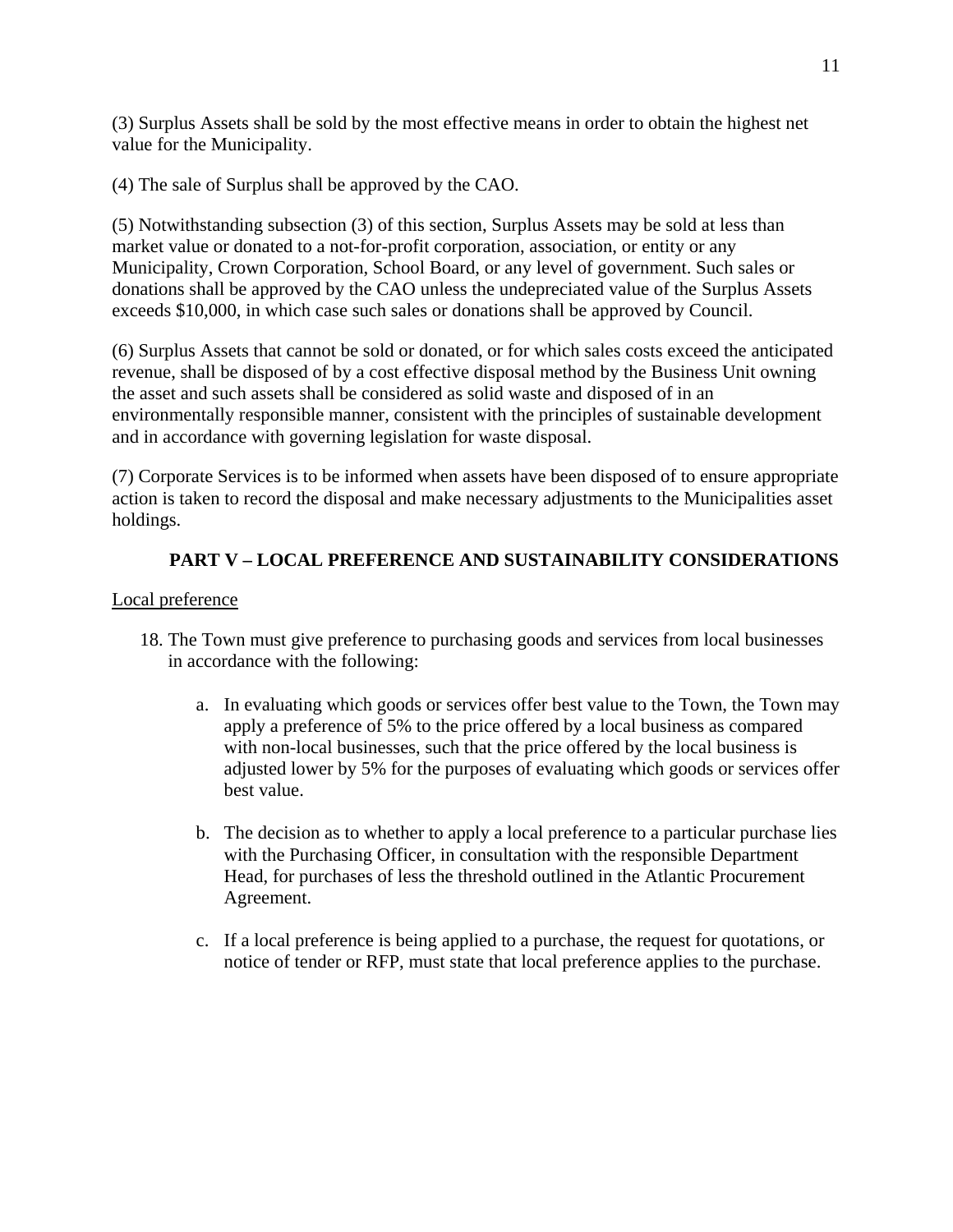(4) In accordance with the Atlantic Procurement Agreement, a local preference may not be applied to the following purchases:

- (a) Goods that have a value of \$25,000 or greater;
- (b) Services that have a value of \$50,000 or greater;
- (c) Construction that has a value of \$100,000 or greater.

#### Sustainability considerations

- 19. Pursuant to the *Public Procurement Act*, in evaluating which goods or services offer best value to the Town, the Town may consider sustainability factors.
- 20. All requests for quotations, notices of tender and RFPs must list the sustainability factors that apply to the purchase, and may include some or all of the sustainability factors contained in Schedule "B" of this Policy.

# **PART VI - GENERAL**

## Conflicts of interest

21. If an employee otherwise authorized to make a purchase or award a contract has a conflict of interest (that is, he or she stands to gain or lose financially from a contract award), the award must be made by the person to whom the conflicted staff member normally reports and the conflicted staff member must not participate in the purchase process related to the contract in any manner. If Council is making the purchase decision, the *Conflict of Interest Act* applies to Councillors.

## Duration of contracts

22. Contracts for goods and services that are required to be procured by public tender under this Policy, including price agreements, must be re-tendered at least once every **[five]** years but may be re-tendered more frequently at the direction of Council.

## Estimating the value of goods and services

23. In determining the cost of the goods or services for the purpose of deciding which of sections 8, 9 or 10 apply to a purchase, staff must reasonably estimate the cost of the goods or services.

## Posting on Town website

24. A copy of this Policy must be posted on the Town's website.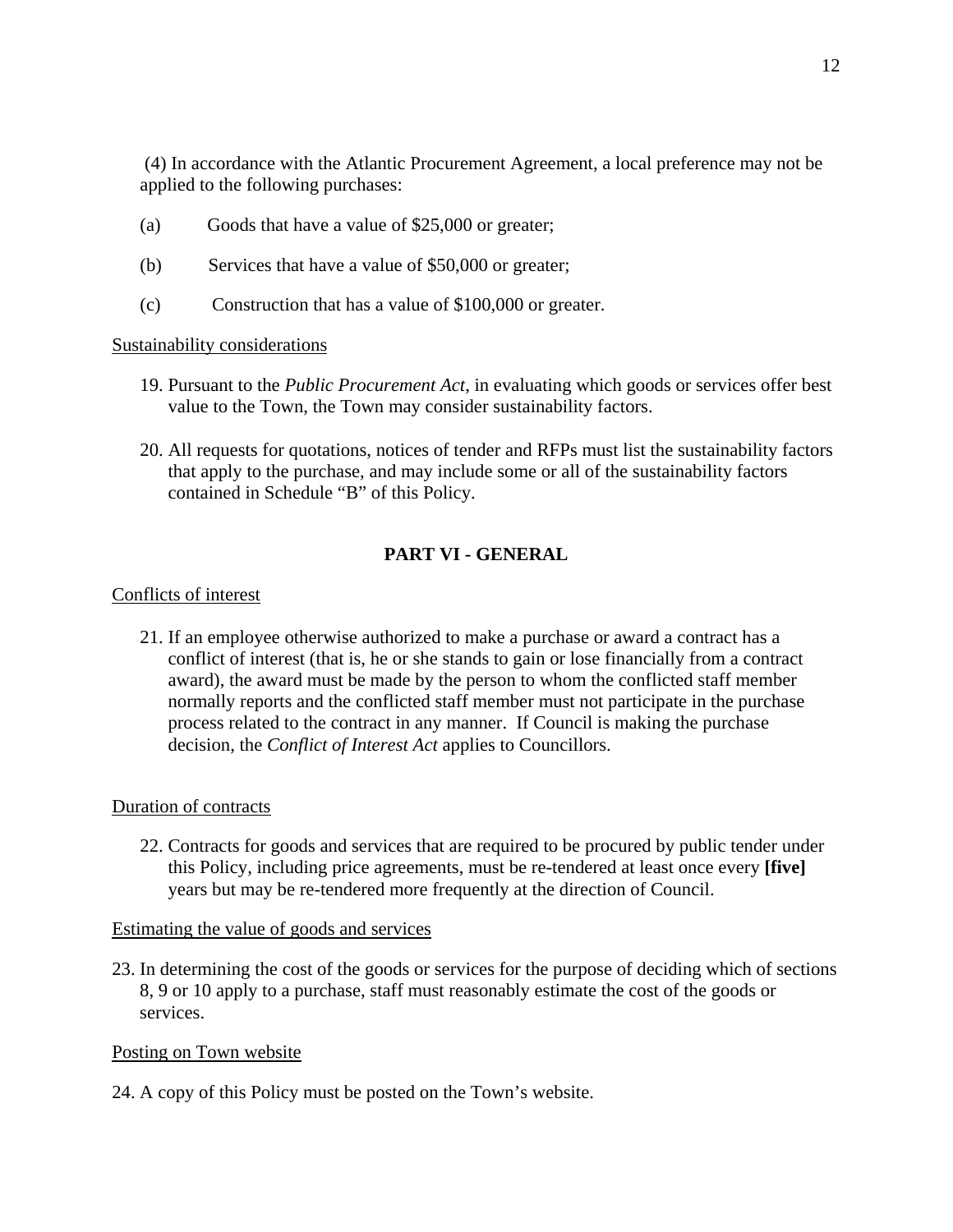#### Compliance with Policy

25. All staff and Councillors must act in good faith to comply with this Policy, but failure to comply with this Policy does not invalidate any purchase decision or act of the Town, nor is the Town liable to any supplier or prospective supplier for failing to comply with this Policy.

## 26. Vendor Performance

- a. Vendors may be subject to disqualification if there is sufficient evidence of consistent failure to meet standards specified by the Town of Truro. The Procurement Department shall maintain vendor performance files. Information in this file is supplied by the requisitioner, receivers, and the procurement officer. Vendors may be evaluated based on competitive price, quality of a product, contract adherence and performance, after sales service and replies to call for bids. Upon reasonable notice in writing to the vendor involved, and after a reasonable opportunity for response, a vendor can be disqualified for a period not exceeding three years from participation in a solicitation for goods, services, construction or facilities.
- b. Vendors shall be disqualified when:
	- i. Conviction for a criminal offense of a person or a director or official or such person relating to obtaining or attempting to obtain a contract or subcontract or an indication of lack of business integrity or honesty which directly and seriously effects the responsibility of the contractor.
	- ii. Serious breach of contract indicating an unwillingness to perform a contract in accordance with the terms and conditions or specifications or a record of unsatisfactory performance of one or more contracts in accordance with the terms and conditions thereof or in accordance with its specifications or both. This would also include feedback from past projects completed outside of the Town of Truro.
	- iii. The offer of any gratuity to an official or employee of the Municipality by a vendor or contractor for consideration.
- c. A written decision shall be issued to the person disqualified or suspended setting out its reasons for disqualification or suspension, to the usual business address of that person as shown in the records of the purchasing section.
- d. Disqualification shall be approved by the C.A.O.

#### Replaces existing Purchasing Policy

28. This Policy repeals and replaces the Town's Purchasing Policy, Policy number P1040000.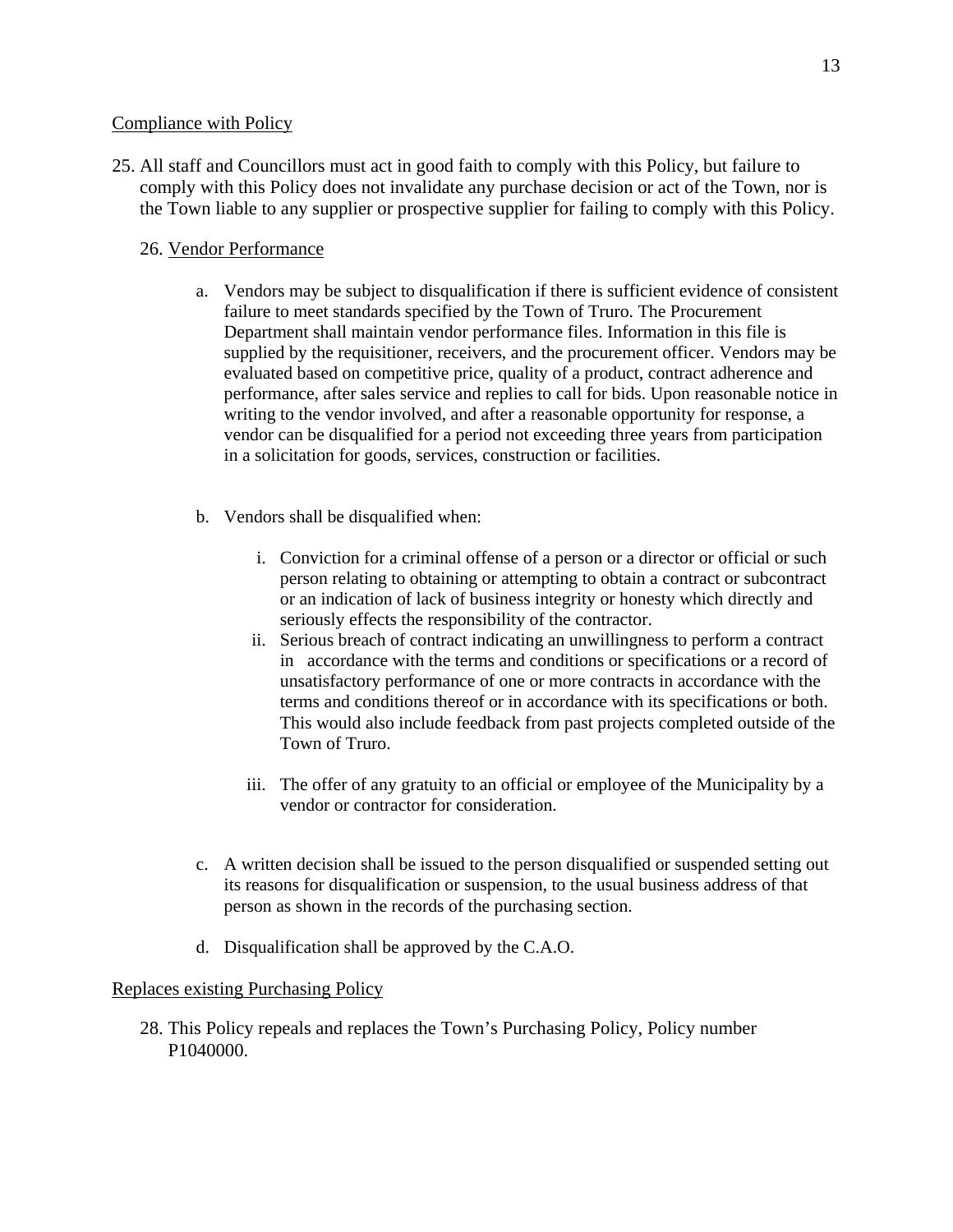## **SCHEDULE "A" – PURCHASE METHODS**

# **A. Standing offers:** May be used for purchases of any value. See sections 8(2), 9(2) and 10(1) of Policy.

A standing offer is a source of supply available to the Town either through a standing price agreement with a supplier or as a member of a larger group of purchasers. Standing offers include:

- i. a standing agreement between the Town and a supplier in which the supplier commits to providing specified goods or services at a specific price for a specific period of time;
- ii. equipment leasing programs through the Government of Nova Scotia;
- iii. Nova Scotia Provincial "standing offers" administered by the Nova Scotia Government;
- iv. supplies and services available from the Nova Scotia Government;
- v. a procurement program administered by the Union of Nova Scotia Municipalities or the Association of Municipal Administrators;
- vi. any other program available to several municipal units and other public sector entities such as hospitals and school boards, provided that municipal staff is satisfied that such program has been developed and conforms with the principles set out in section 5 of this Policy.

# **B.** Request for quotations: May be used for purchases of up to \$10,000. See sections 8(3) and 9(3) of Policy.

A request for quotations process involves obtaining price quotations from a number of different suppliers. Requests for quotations are generally used when the cost of the goods or services does not warrant the time, effort and expense required for a public tender or RFP process.

Where this Policy requires formal, written quotations (for purchases between \$2,000 and \$10,000), quotations must normally be sought from at least three suppliers, but fewer suppliers may be used when three suppliers are not available within a reasonable distance, having regard to the value of the goods and services, the shipping or travel cost and the amount of time available before the goods and services are required to be available. If it is decided to obtain fewer than three written quotations, the person responsible for that decision must document their reasons for doing so.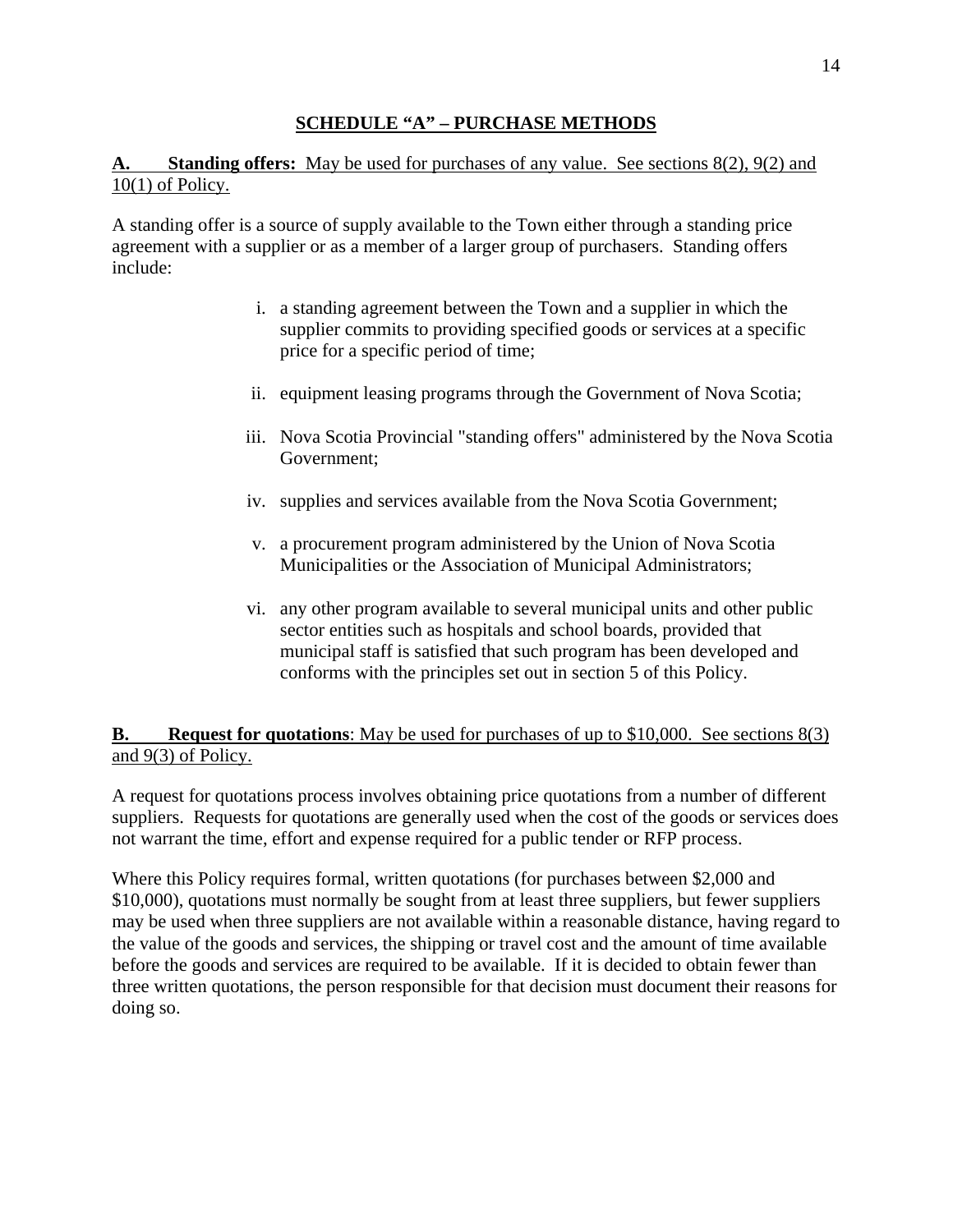Where this policy allows for informal, verbal quotations (for purchases less than \$2,000), it is recommended, but not required, that quotations be sought from three suppliers. The person obtaining the quotations must document each quotation, including the time, date, supplier, price and description of the goods and services, the person from whom the quotation was obtained and the name of the municipal employee who obtained the quotation.

## **C. Public tender**: Used for purchases of over \$10,000. See sections 10 and 12 of Policy.

Public tenders can be in the form of "traditional tenders" or "requests for proposals" and involve publicly advertising the Town's intended purchase of certain goods or services and inviting responses from interested suppliers. Traditional tenders and RFPs are used for higher value purchases, when the cost of the goods or services warrants the time, effort and expense required for a public tender process.

## 1. Traditional tender

A traditional tender is a competitive bidding process, consisting of a formal invitation to suppliers to submit a bid to supply specified goods or services. A traditional tender should be used when the purchase requirements of the Town can be clearly and completely specified. A traditional tender should not be used where it is clear that negotiations will be required after the close of tenders.

Traditional tenders do not have to be opened in public, but if they are not, the name of each bidder and the amount of their bid must be made available to each bidder after the tenders are opened.

The Town must not negotiate with any bidders, but must award the purchase contract to the bidder that meets the tender requirements and provides best value.

## 2. Request for proposals

A request for proposals is a formal invitation to suppliers to describe how their services, methods, equipment or products can address and/or meet the needs of the Town. An RFP may be used when the Town is unable to clearly or completely specify the goods or services required, and suppliers are therefore asked to provide a solution to the problem, requirement or objective. RFPs may also be used for professional and consulting services.

Request for Proposal documents should be drafted by the Department Head or an employee designated by the Department Head, in consultation with the Purchasing Officer.

In order to preserve confidentiality of sensitive commercial information contained in a proposal, proposals submitted in response to a request for a proposal need not be opened in public, but must be opened in the presence of at least two representatives of the Town, and after the proposals are opened a list of the proponents (but not prices) must be available to the public and the proponents upon request.

A Request for Proposal may be structured as a single phase or multiple phase process in order to select a successful proponent or proponents.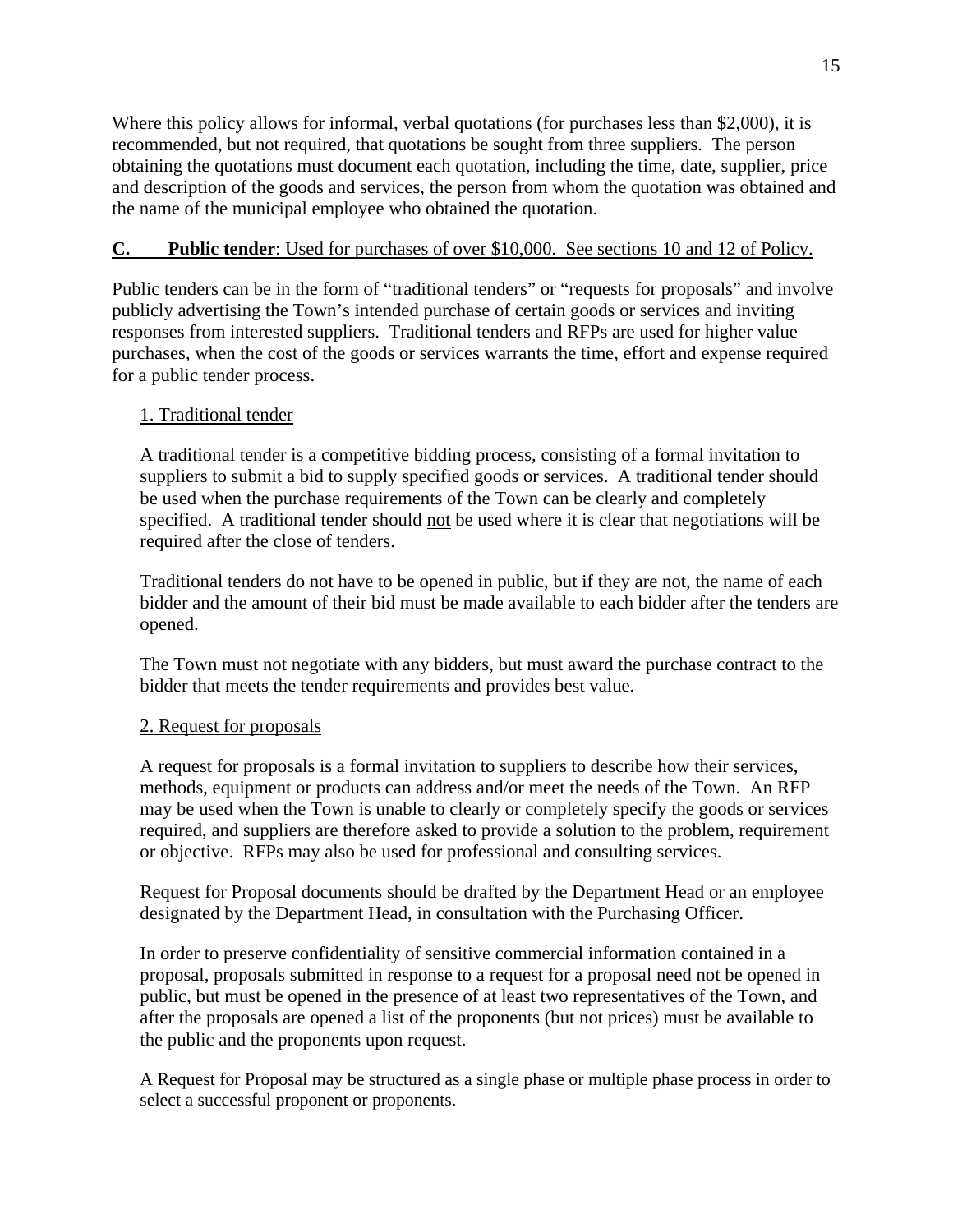Negotiations may be conducted with a proponent after proposals have been opened, subject to complying with the terms of the RFP, which must be drafted to avoid unfair "bidshopping" by the Town (that is, to avoid using the bids submitted as a negotiating tool to obtain a better price or other benefit).

The Town must award the contract to the supplier whose proposal is determined to provide best value to the Town based upon the evaluation criteria set out in the RFP and equitably applied to all proposals.